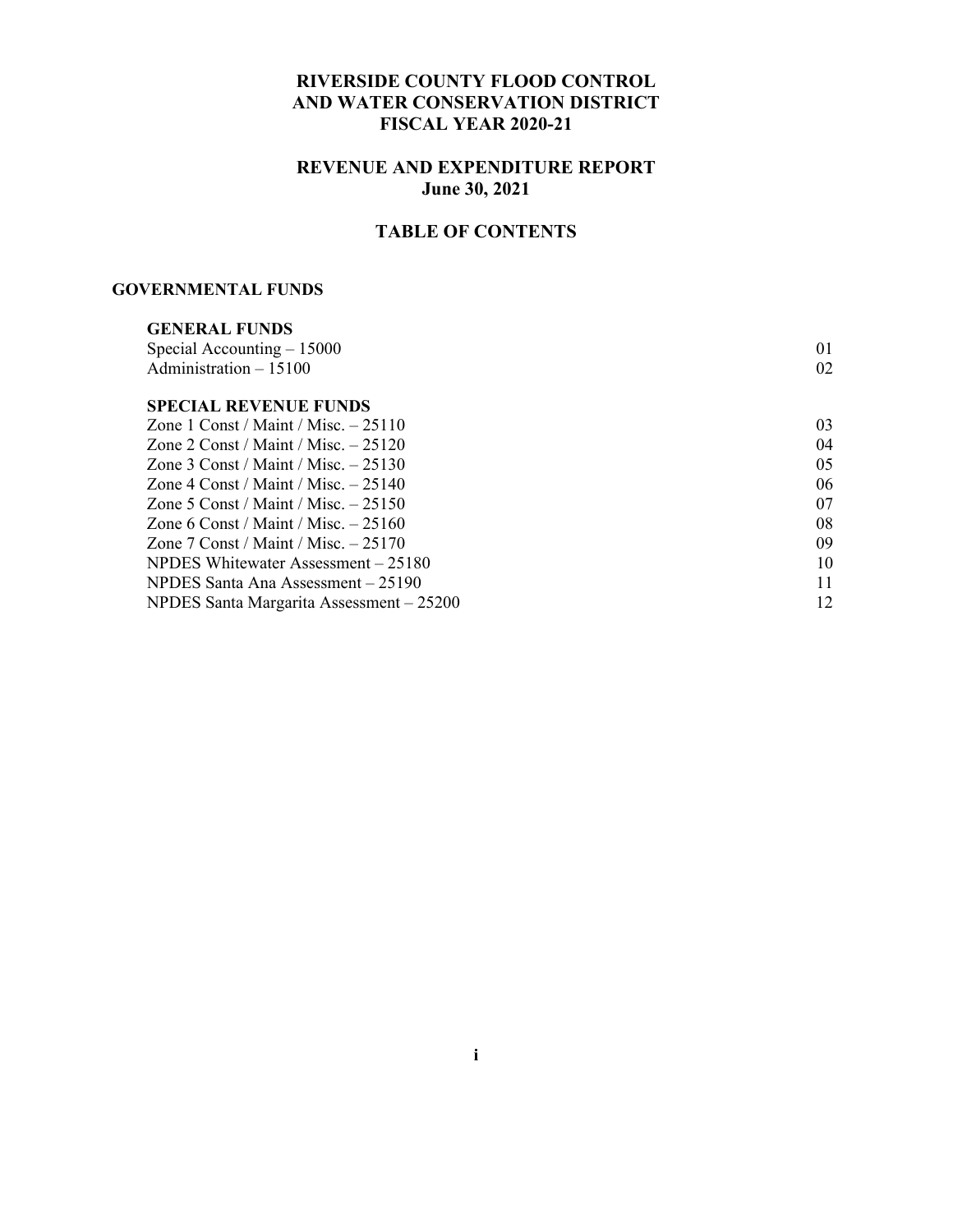#### **Revenue and Expenditure Report Fund 15000 -- Special Accounting As Of 6/30/21**

|                                 | Month-To-Date | Year-To-Date  | Year-To-Date | Bdgt. to Act. |         |
|---------------------------------|---------------|---------------|--------------|---------------|---------|
|                                 | Actual        | <b>Budget</b> | Actual       | Variance      | Pct.    |
| <b>Revenues</b>                 |               |               |              |               |         |
| <b>Charges For Services</b>     | (\$123, 198)  | \$1,110,000   | \$670,410    | \$439,590     | 60.4%   |
| <b>Total Revenues</b>           | (\$123,198)   | \$1,110,000   | \$670,410    | \$439,590     | 60.4%   |
| <b>Expenditures</b>             |               |               |              |               |         |
| Salaries and Benefits           | \$276,936     | \$1,315,495   | \$1,281,351  | \$34,144      | 97.4%   |
| Services and Supplies           | (319, 643)    | (27, 773)     | (251, 338)   | 223,565       | 905.0%  |
| <b>Other Charges</b>            | 0             | 10,000        |              | 10,000        | $0.0\%$ |
| Transfers Out                   |               | 1,000         |              | 1,000         | $0.0\%$ |
| <b>Total Expenditures</b>       | (\$42,706)    | \$1,298,722   | \$1,030,013  | \$268,709     | 79.3%   |
| <b>Total Special Accounting</b> | (\$80,492)    | (\$188,722)   | (\$359,603)  | \$170,881     | 190.5%  |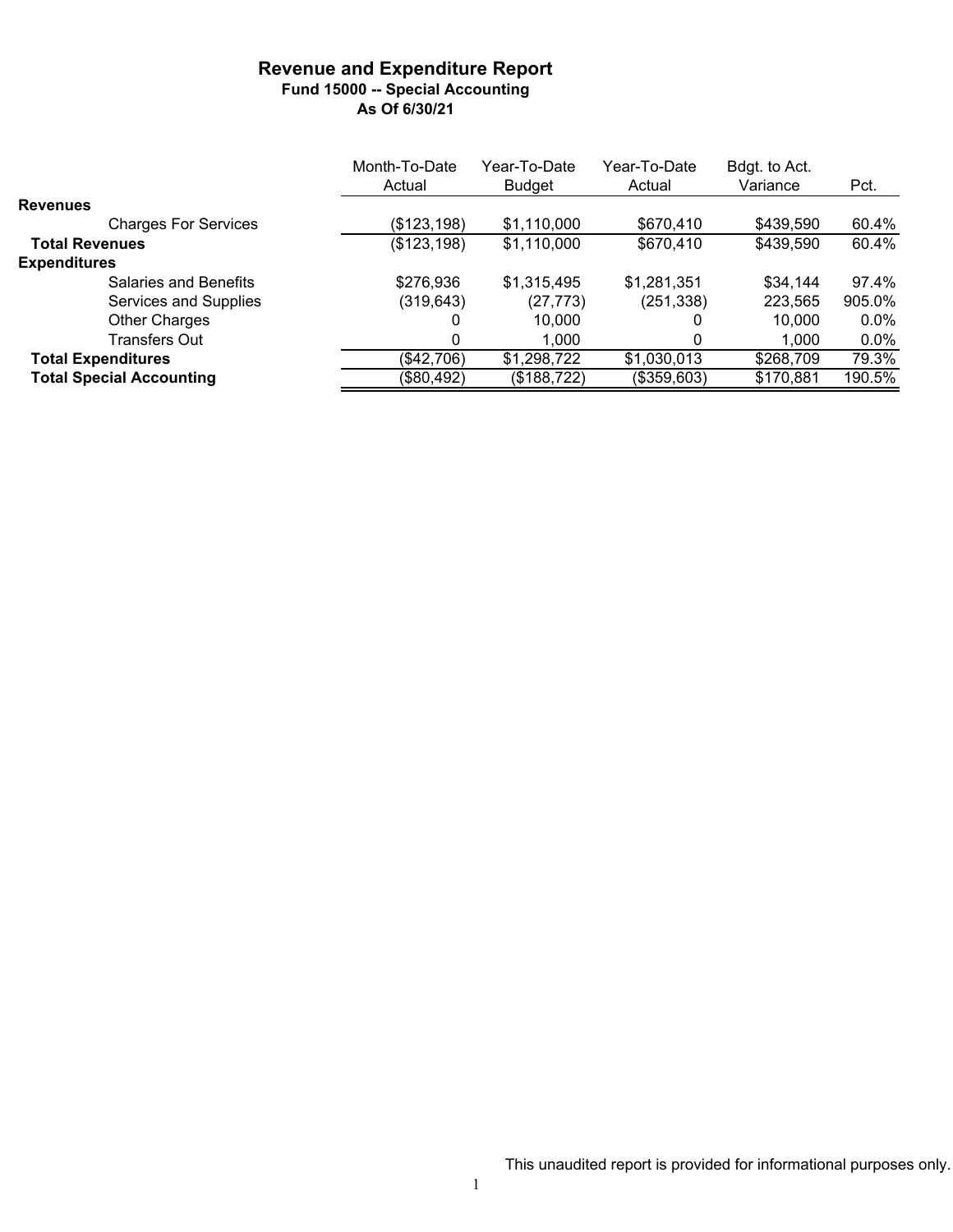### **Fund 15100 -- Flood Administration**

|                                            | Month-To-Date<br>Actual | Year-To-Date<br>Budget | Year-To-Date<br>Actual | Bdgt. to Act.<br>Variance | Pct.    |
|--------------------------------------------|-------------------------|------------------------|------------------------|---------------------------|---------|
| <b>Revenues</b>                            |                         |                        |                        |                           |         |
| <b>Property Taxes</b>                      | \$130,069               | \$4,334,344            | \$4,594,053            | (\$259,709)               | 106.0%  |
| Redevelopment                              | 697,899                 | 778,332                | 1,273,586              | (495, 254)                | 163.6%  |
| Intergovernmental                          | 10.790                  | 38.549                 | 119,531                | (80, 982)                 | 310.1%  |
| <b>Charges For Services</b>                | 22,668                  | 99.463                 | 165,592                | (66,129)                  | 166.5%  |
| <b>Charges For Administrative Services</b> | 4,419                   | 9,000                  | 19,613                 | (10, 613)                 | 217.9%  |
| <b>Investment Earnings</b>                 | 10,890                  | 142,512                | 1,402                  | 141,110                   | 1.0%    |
| Transfers In                               | (1,075,043)             | 4,700,000              | 350,496                | 4,349,504                 | 7.5%    |
| <b>Total Revenues</b>                      | (\$198,307)             | \$10,102,200           | \$6,524,273            | \$3,577,927               | 64.6%   |
| <b>Expenditures</b>                        |                         |                        |                        |                           |         |
| <b>Salaries and Benefits</b>               | \$889,145               | \$4,019,622            | \$2,517,301            | \$1,502,321               | 62.6%   |
| Services and Supplies                      | (462, 853)              | 5,345,771              | 3,921,491              | 1,424,280                 | 73.4%   |
| Other Charges                              |                         | 1,000                  |                        | 1.000                     | $0.0\%$ |
| Capital Outlay                             |                         | 90.113                 | 88,919                 | 1,194                     | 98.7%   |
| Transfers Out                              | 0                       | 1,000                  | 0                      | 1,000                     | $0.0\%$ |
| <b>Total Expenditures</b>                  | \$426,292               | \$9,457,506            | \$6,527,711            | \$2,929,795               | 69.0%   |
| <b>Total Flood Administration</b>          | (\$624,599)             | \$644,694              | (\$3,439)              | \$648,133                 | $-0.5%$ |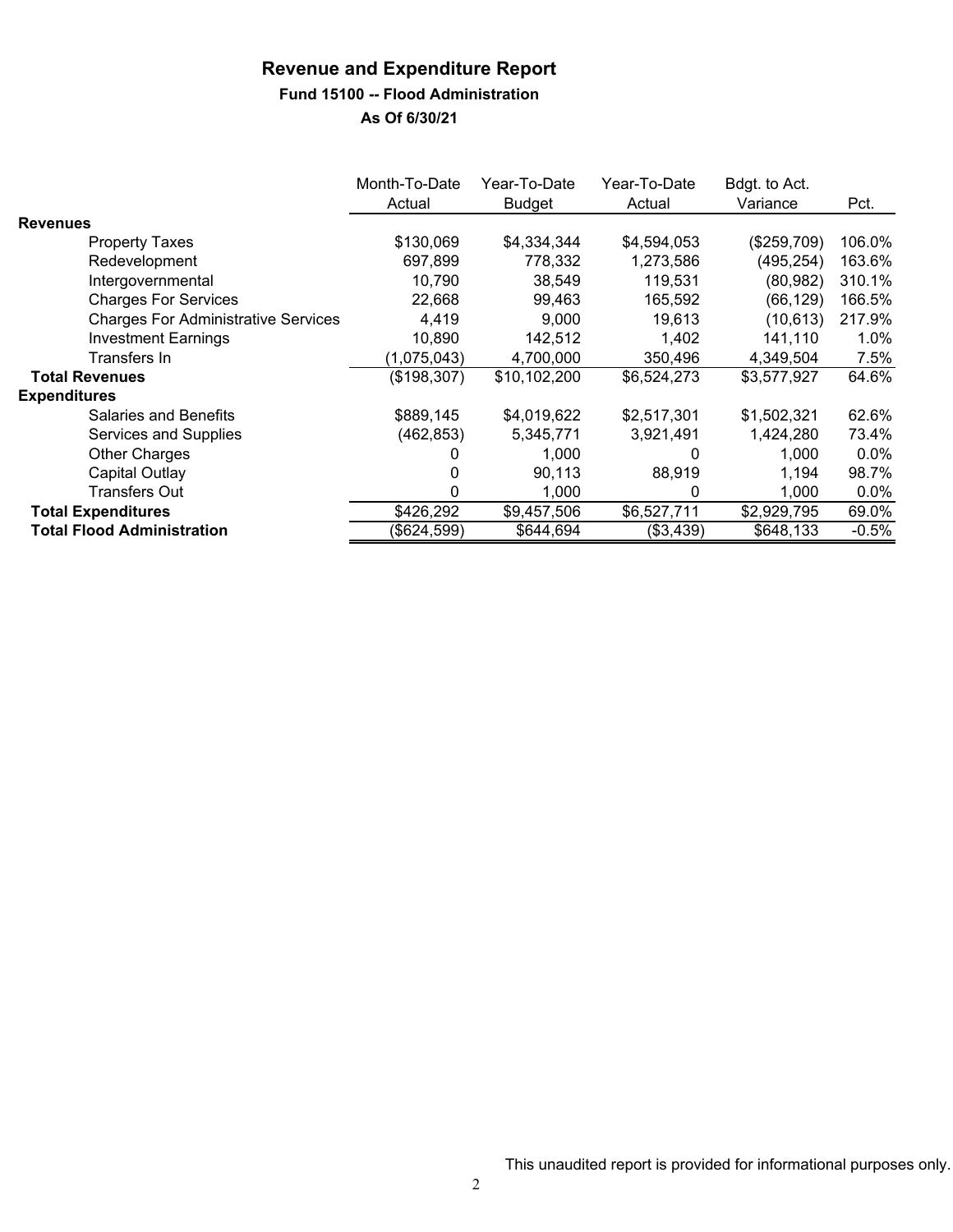#### **Fund 25110 -- Zone 1 Const-Maint-Misc**

|                       |                                      | Month-To-Date<br>Actual | Year-To-Date<br><b>Budget</b> | Year-To-Date<br>Actual | Bdgt. to Act.<br>Variance | Pct.    |
|-----------------------|--------------------------------------|-------------------------|-------------------------------|------------------------|---------------------------|---------|
| <b>Revenues</b>       |                                      |                         |                               |                        |                           |         |
|                       | <b>Property Taxes</b>                | \$269,197               | \$9,267,284                   | \$9,546,745            | (\$279,461)               | 103.0%  |
|                       | Redevelopment                        | 3,144,644               | 3,221,618                     | 5,491,803              | (2,270,185)               | 170.5%  |
|                       | Intergovernmental                    | 12,433                  | 81,932                        | 82,885                 | (953)                     | 101.2%  |
|                       | <b>Charges For Services</b>          | 15,347                  | 0                             | 91,623                 | (91, 623)                 | N/A     |
|                       | Area Drainage Plan Fees              | $\Omega$                | 5,000                         | 7,354                  | (2, 354)                  | 147.1%  |
|                       | <b>Investment Earnings</b>           | 75,481                  | 382,615                       | 21,068                 | 361,547                   | 5.5%    |
|                       | Use of Assets                        | 600                     | 155,000                       | 126,109                | 28,891                    | 81.4%   |
|                       | Transfers In                         | 112,483                 | 0                             | 112,483                | (112,483)                 | N/A     |
| <b>Total Revenues</b> |                                      | \$3,630,185             | \$13,113,449                  | \$15,480,070           | (\$2,366,621)             | 118.0%  |
| <b>Expenditures</b>   |                                      |                         |                               |                        |                           |         |
|                       | <b>Salaries and Benefits</b>         | \$486,746               | \$6,463,943                   | \$6,140,525            | \$323,418                 | 95.0%   |
|                       | Services and Supplies                | 473,337                 | 3,832,272                     | 2,078,020              | 1,754,252                 | 54.2%   |
|                       | <b>Other Charges</b>                 | 10,824,137              | 12,197,687                    | 10,890,654             | 1,307,033                 | 89.3%   |
|                       | Capital Outlay                       | 0                       | 2,097,038                     | 0                      | 2,097,038                 | $0.0\%$ |
|                       | <b>Transfers Out</b>                 | (73,660)                | 1,491,834                     | 169,826                | 1,322,008                 | 11.4%   |
|                       | <b>Total Expenditures</b>            | \$11,710,560            | \$26,082,774                  | \$19,279,026           | \$6,803,748               | 73.9%   |
|                       | <b>Total Zone 1 Const-Maint-Misc</b> | (\$8,080,376)           | (\$12,969,325)                | (\$3,798,956)          | (\$9,170,369)             | 29.3%   |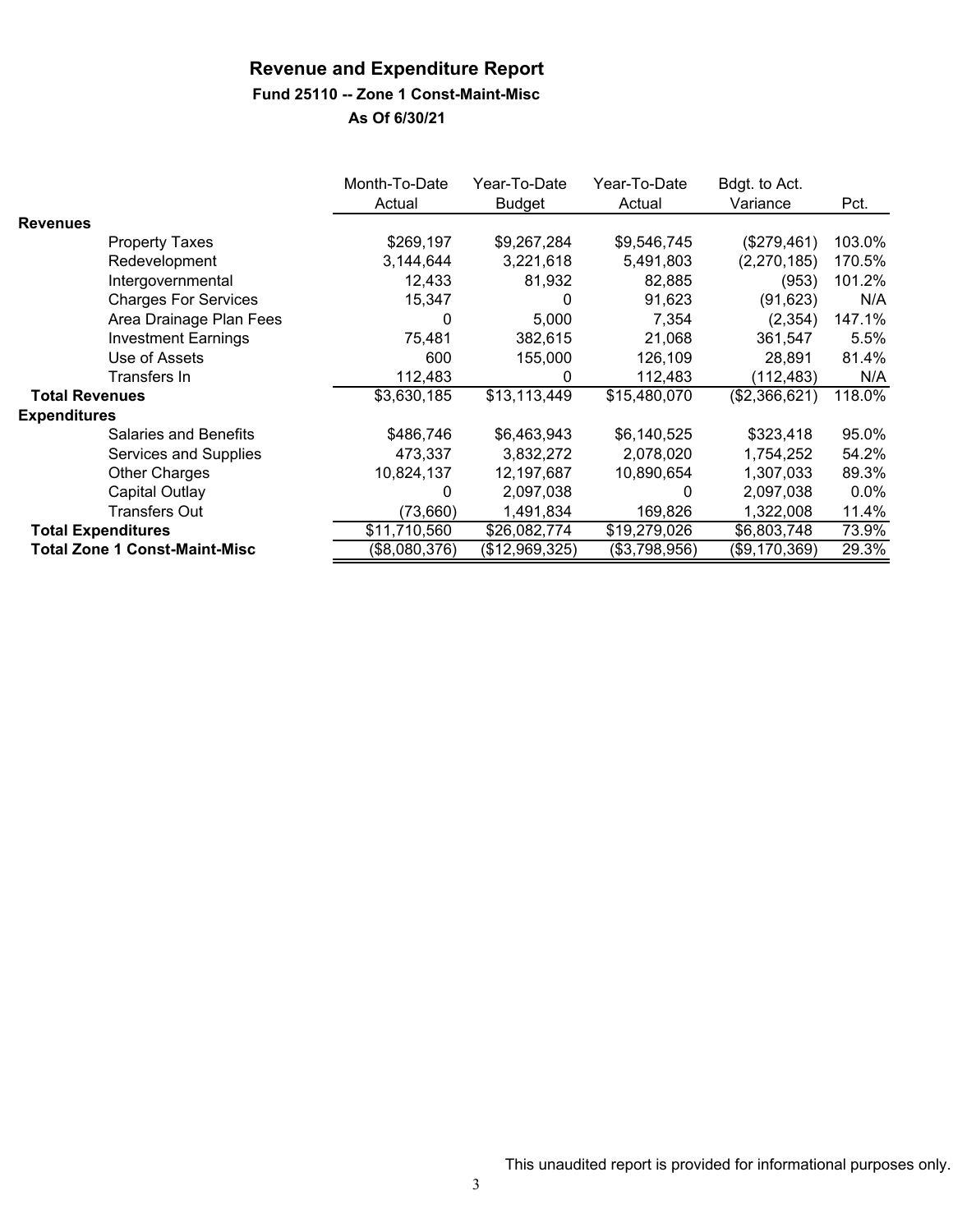#### **Fund 25120 -- Zone 2 Const-Maint-Misc**

|                           |                                      | Month-To-Date<br>Actual | Year-To-Date<br><b>Budget</b> | Year-To-Date<br>Actual | Bdgt. to Act.<br>Variance | Pct.     |
|---------------------------|--------------------------------------|-------------------------|-------------------------------|------------------------|---------------------------|----------|
| <b>Revenues</b>           |                                      |                         |                               |                        |                           |          |
|                           | <b>Property Taxes</b>                | \$482,642               | \$15,812,556                  | \$16,967,730           | (\$1,155,174)             | 107.3%   |
|                           | Redevelopment                        | 1,828,011               | 2,164,120                     | 3,417,631              | (1,253,511)               | 157.9%   |
|                           | Intergovernmental                    | 22,287                  | 284,389                       | 148,582                | 135,807                   | 52.2%    |
|                           | <b>Charges For Services</b>          | 0                       | 500                           | 5,000                  | (4,500)                   | 1000.0%  |
|                           | Area Drainage Plan Fees              | 0                       | 1,000                         | 3,815                  | (2,815)                   | 381.5%   |
|                           | <b>Investment Earnings</b>           | 125,655                 | 956,500                       | 25,947                 | 930,553                   | $2.7\%$  |
|                           | Use of Assets                        | 0                       | 300                           | 159,568                | (159,268)                 | 53189.3% |
| <b>Total Revenues</b>     |                                      | $\overline{$2,458,595}$ | \$19,219,365                  | \$20,728,272           | (\$1,508,907)             | 107.9%   |
| <b>Expenditures</b>       |                                      |                         |                               |                        |                           |          |
|                           | <b>Salaries and Benefits</b>         | \$109,414               | \$12,114,867                  | \$11,275,898           | \$838,969                 | 93.1%    |
|                           | Services and Supplies                | 990,784                 | 5,802,890                     | 3.023.928              | 2,778,962                 | 52.1%    |
|                           | <b>Other Charges</b>                 | 449,310                 | 12,445,821                    | 2,109,614              | 10,336,207                | 17.0%    |
|                           | Capital Outlay                       | 166,996                 | 12,862,097                    | 3,992,892              | 8,869,205                 | 31.0%    |
|                           | Transfers Out                        | (439,563)               | 2,069,711                     | 67,097                 | 2,002,614                 | 3.2%     |
| <b>Total Expenditures</b> |                                      | \$1,276,939             | \$45,295,386                  | \$20,469,428           | \$24,825,958              | 45.2%    |
|                           | <b>Total Zone 2 Const-Maint-Misc</b> | \$1,181,656             | (\$26,076,021)                | \$258,844              | (\$26,334,865)            | $-1.0\%$ |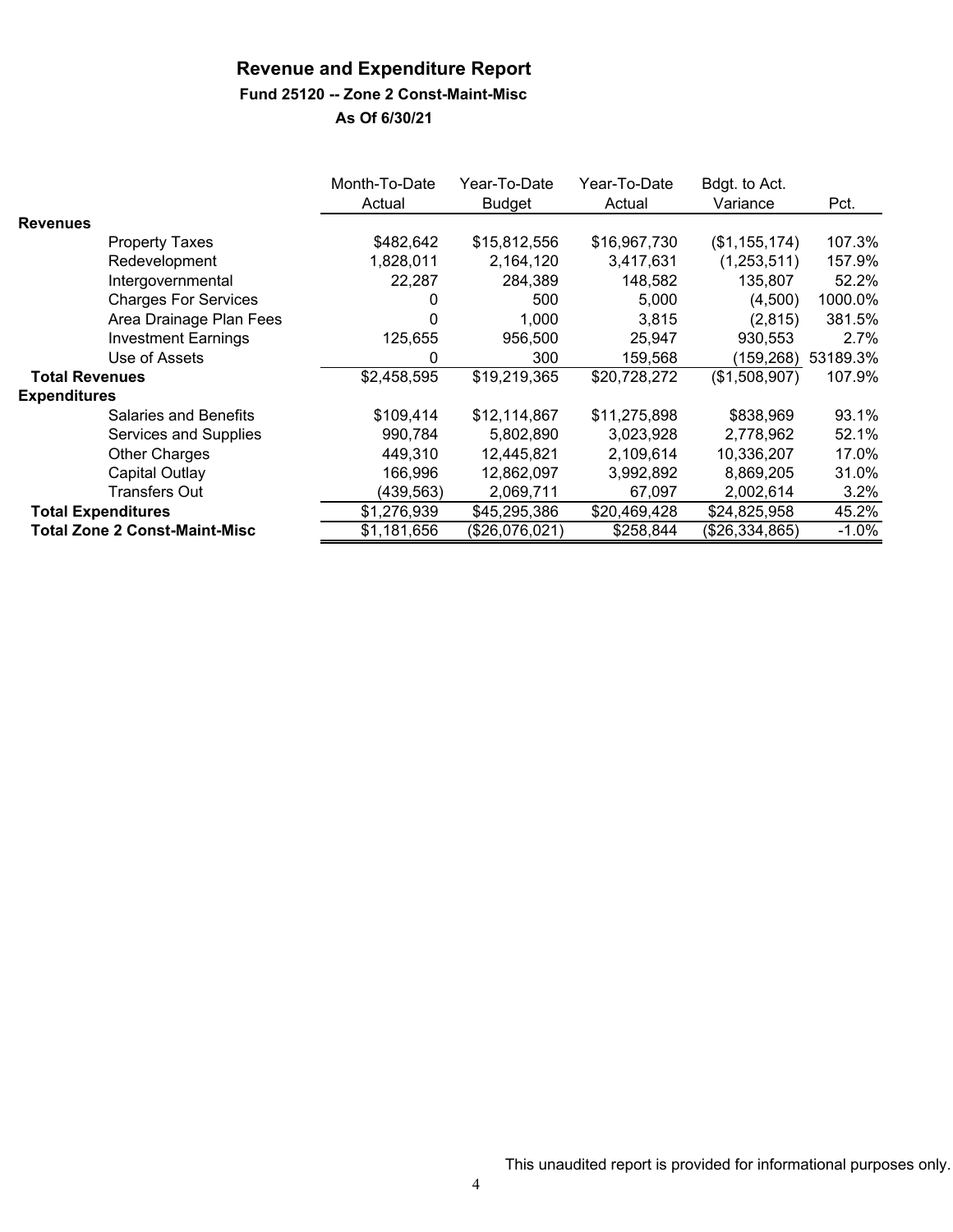### **Fund 25130 -- Zone 3 Const-Maint-Misc**

|                                      | Month-To-Date | Year-To-Date  | Year-To-Date | Bdgt. to Act. |        |
|--------------------------------------|---------------|---------------|--------------|---------------|--------|
|                                      | Actual        | <b>Budget</b> | Actual       | Variance      | Pct.   |
| <b>Revenues</b>                      |               |               |              |               |        |
| <b>Property Taxes</b>                | \$63,039      | \$2,191,242   | \$2,233,550  | (\$42,308)    | 101.9% |
| Redevelopment                        | 606,279       | 859,183       | 1,148,679    | (289, 496)    | 133.7% |
| <b>Special Assessments</b>           | 775           | 0             | 1,197        | (1, 197)      | N/A    |
| Intergovernmental                    | 2,912         | 4,710,007     | 19,415       | 4,690,592     | 0.4%   |
| <b>Charges For Services</b>          | 0             | $\Omega$      | 16,135       | (16, 135)     | N/A    |
| <b>Investment Earnings</b>           | 12,666        | 90,000        | 4,831        | 85,169        | 5.4%   |
| <b>Total Revenues</b>                | \$685,672     | \$7,850,432   | \$3,423,807  | \$4,426,625   | 43.6%  |
| <b>Expenditures</b>                  |               |               |              |               |        |
| Salaries and Benefits                | \$35,141      | \$1,507,407   | \$790,335    | \$717,072     | 52.4%  |
| Services and Supplies                | 133,238       | 1,509,799     | 641,433      | 868,366       | 42.5%  |
| <b>Other Charges</b>                 | 345           | 336,450       | 41,473       | 294,977       | 12.3%  |
| Capital Outlay                       | 440.000       | 7,753,137     | 2,322,307    | 5,430,830     | 30.0%  |
| <b>Transfers Out</b>                 | (34, 966)     | 695,955       | 10,964       | 684,991       | 1.6%   |
| <b>Total Expenditures</b>            | \$573,758     | \$11,802,748  | \$3,806,512  | \$7,996,236   | 32.3%  |
| <b>Total Zone 3 Const-Maint-Misc</b> | \$111,914     | (\$3,952,316) | (\$382,705)  | (\$3,569,611) | 9.7%   |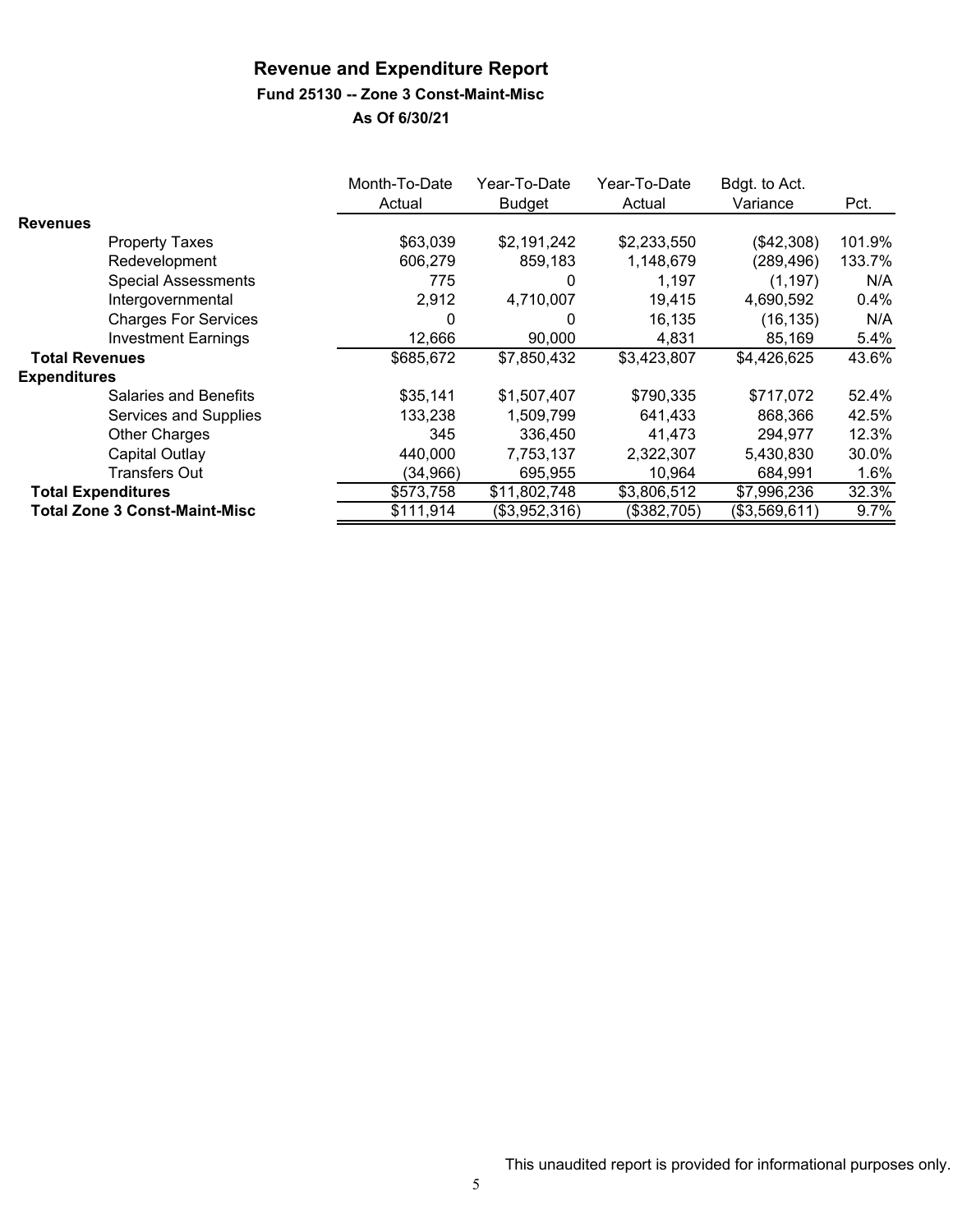#### **Fund 25140 -- Zone 4 Const-Maint-Misc**

|                       |                                      | Month-To-Date | Year-To-Date  | Year-To-Date | Bdgt. to Act. |           |
|-----------------------|--------------------------------------|---------------|---------------|--------------|---------------|-----------|
|                       |                                      | Actual        | <b>Budget</b> | Actual       | Variance      | Pct.      |
| <b>Revenues</b>       |                                      |               |               |              |               |           |
|                       | <b>Property Taxes</b>                | \$518,606     | \$16,657,077  | \$18,359,805 | (\$1,702,728) | 110.2%    |
|                       | Redevelopment                        | 2,465,200     | 2,764,067     | 4,638,822    | (1,874,755)   | 167.8%    |
|                       | <b>Special Assessments</b>           | (27)          | 0             | (27)         | 27            | N/A       |
|                       | Intergovernmental                    | 442,800       | 1,029,868     | 578,462      | 451,406       | 56.2%     |
|                       | <b>Charges For Services</b>          | 1,171         | 0             | 21,649       | (21, 649)     | N/A       |
|                       | Area Drainage Plan Fees              | 2,118         | 1,000         | 1,390,331    | (1,389,331)   | 139033.1% |
|                       | <b>Investment Earnings</b>           | 90,816        | 549,759       | 16,172       | 533,587       | 2.9%      |
|                       | Use of Assets                        | (600)         | 7,800         | 12,900       | (5, 100)      | 165.4%    |
|                       | Transfers In                         | 7,918         | 5,898,309     | 7,918        | 5,890,391     | 0.1%      |
| <b>Total Revenues</b> |                                      | \$3,528,002   | \$26,907,880  | \$25,026,032 | \$1,881,848   | 93.0%     |
| <b>Expenditures</b>   |                                      |               |               |              |               |           |
|                       | <b>Salaries and Benefits</b>         | \$579,397     | \$11,927,538  | \$11,437,733 | \$489,805     | 95.9%     |
|                       | Services and Supplies                | 843,830       | 6,595,547     | 3,557,747    | 3,037,800     | 53.9%     |
|                       | <b>Other Charges</b>                 | 424,535       | 6,290,635     | 1,113,598    | 5,177,037     | 17.7%     |
|                       | Capital Outlay                       | 0             | 726,000       | 0            | 726,000       | $0.0\%$   |
|                       | <b>Transfers Out</b>                 | (213, 046)    | 4,245,940     | 2,917,983    | 1,327,957     | 68.7%     |
|                       | <b>Total Expenditures</b>            | \$1,634,716   | \$29,785,660  | \$19,027,062 | \$10,758,598  | 63.9%     |
|                       | <b>Total Zone 4 Const-Maint-Misc</b> | \$1,893,287   | (\$2,877,780) | \$5,998,970  | (\$8,876,750) | $-208.5%$ |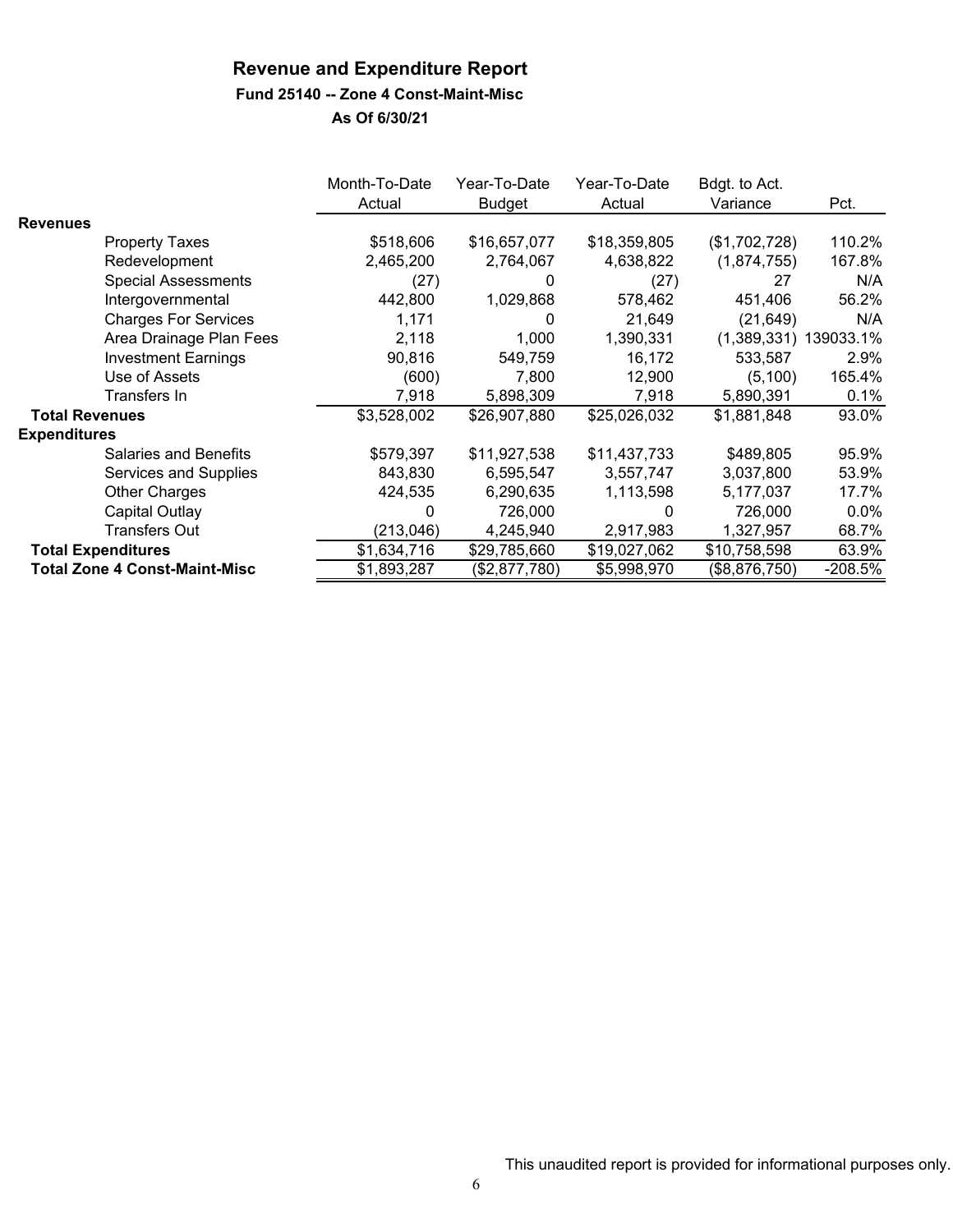#### **Fund 25150 -- Zone 5 Const-Maint-Misc**

|                                      | Month-To-Date<br>Actual | Year-To-Date<br><b>Budget</b> | Year-To-Date<br>Actual | Bdgt. to Act.<br>Variance | Pct.   |
|--------------------------------------|-------------------------|-------------------------------|------------------------|---------------------------|--------|
| <b>Revenues</b>                      |                         |                               |                        |                           |        |
| <b>Property Taxes</b>                | \$118,895               | \$3,799,006                   | \$4,193,497            | (\$394,491)               | 110.4% |
| Redevelopment                        | 562,174                 | 563,980                       | 1,050,417              | (486, 437)                | 186.3% |
| Intergovernmental                    | 5,485                   | 2,873,523                     | 98,726                 | 2,774,797                 | 3.4%   |
| <b>Charges For Services</b>          | 0                       | 0                             | 10                     | (10)                      | N/A    |
| <b>Investment Earnings</b>           | 27,023                  | 192,274                       | 1,268                  | 191,006                   | 0.7%   |
| <b>Total Revenues</b>                | \$713,577               | \$7,428,783                   | \$5,343,919            | \$2,084,864               | 71.9%  |
| <b>Expenditures</b>                  |                         |                               |                        |                           |        |
| Salaries and Benefits                | \$191,849               | \$2,919,431                   | \$2,414,865            | \$504,566                 | 82.7%  |
| Services and Supplies                | 160,573                 | 3,120,599                     | 1,530,675              | 1,589,924                 | 49.1%  |
| <b>Other Charges</b>                 | 229,416                 | 3,113,254                     | 251,843                | 2,861,411                 | 8.1%   |
| Capital Outlay                       | 164,568                 | 5,327,360                     | 4,593,315              | 734,045                   | 86.2%  |
| <b>Transfers Out</b>                 | (91, 466)               | 452,526                       | 32,723                 | 419,803                   | 7.2%   |
| <b>Total Expenditures</b>            | \$654,940               | \$14,933,170                  | \$8,823,422            | \$6,109,748               | 59.1%  |
| <b>Total Zone 5 Const-Maint-Misc</b> | \$58,637                | (\$7,504,387)                 | (\$3,479,503)          | (\$4,024,884)             | 46.4%  |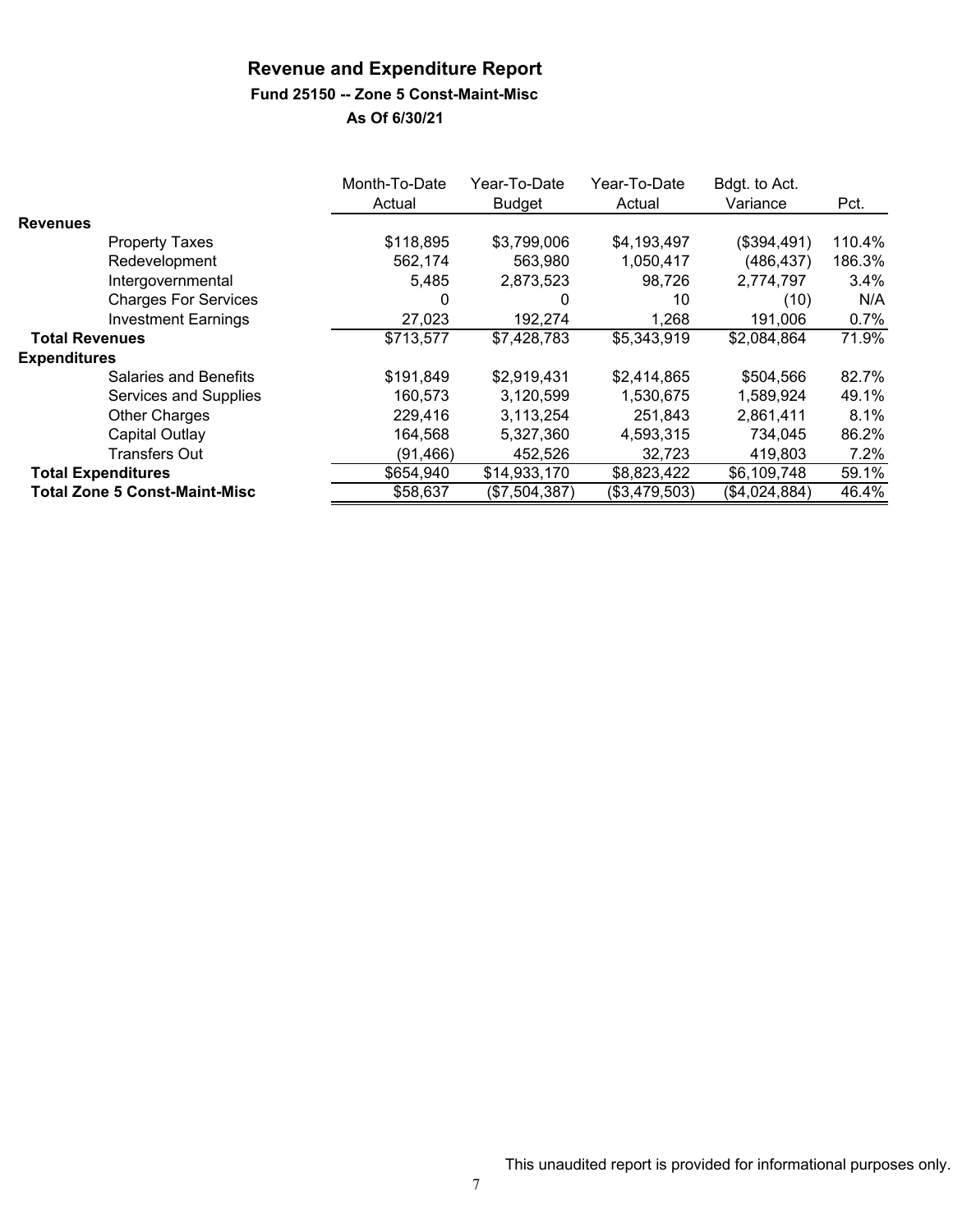#### **Fund 25160 -- Zone 6 Const-Maint-Misc**

|                           |                                      | Month-To-Date<br>Actual | Year-To-Date<br><b>Budget</b> | Year-To-Date<br>Actual | Bdgt. to Act.<br>Variance | Pct.     |
|---------------------------|--------------------------------------|-------------------------|-------------------------------|------------------------|---------------------------|----------|
| <b>Revenues</b>           |                                      |                         |                               |                        |                           |          |
|                           | <b>Property Taxes</b>                | \$139,848               | \$4,896,773                   | \$5,009,446            | (\$112,673)               | 102.3%   |
|                           | Redevelopment                        | 1,155,500               | 1,304,957                     | 2,078,546              | (773, 589)                | 159.3%   |
|                           | Intergovernmental                    | 6,459                   | 4,474,677                     | 353,144                | 4,121,533                 | 7.9%     |
|                           | <b>Charges For Services</b>          | 5,234                   | 345                           | 15,525                 | (15, 180)                 | 4500.0%  |
|                           | <b>Investment Earnings</b>           | 20,601                  | 208,096                       | 425                    | 207,671                   | 0.2%     |
|                           | Use of Assets                        | (40, 700)               | 6,000                         | 118,001                | (112,001)                 | 1966.7%  |
| <b>Total Revenues</b>     |                                      | \$1,286,944             | \$10,890,848                  | \$7,575,088            | \$3,315,760               | 69.6%    |
| <b>Expenditures</b>       |                                      |                         |                               |                        |                           |          |
|                           | Salaries and Benefits                | \$159,528               | \$2,637,757                   | \$2,134,103            | \$503,654                 | 80.9%    |
|                           | Services and Supplies                | 242,617                 | 3,343,753                     | 1,033,603              | 2,310,150                 | 30.9%    |
|                           | <b>Other Charges</b>                 | 32,366                  | 65,600                        | 65,435                 | 165                       | 99.7%    |
|                           | Capital Outlay                       | 3,186                   | 7,139,308                     | 3,732,483              | 3,406,825                 | 52.3%    |
|                           | <b>Transfers Out</b>                 | (98, 042)               | 846.146                       | 29,809                 | 816,337                   | 3.5%     |
| <b>Total Expenditures</b> |                                      | \$339,655               | \$14,032,564                  | \$6,995,433            | \$7,037,131               | 49.9%    |
|                           | <b>Total Zone 6 Const-Maint-Misc</b> | \$947,288               | (\$3,141,716)                 | \$579,655              | (\$3,721,371)             | $-18.5%$ |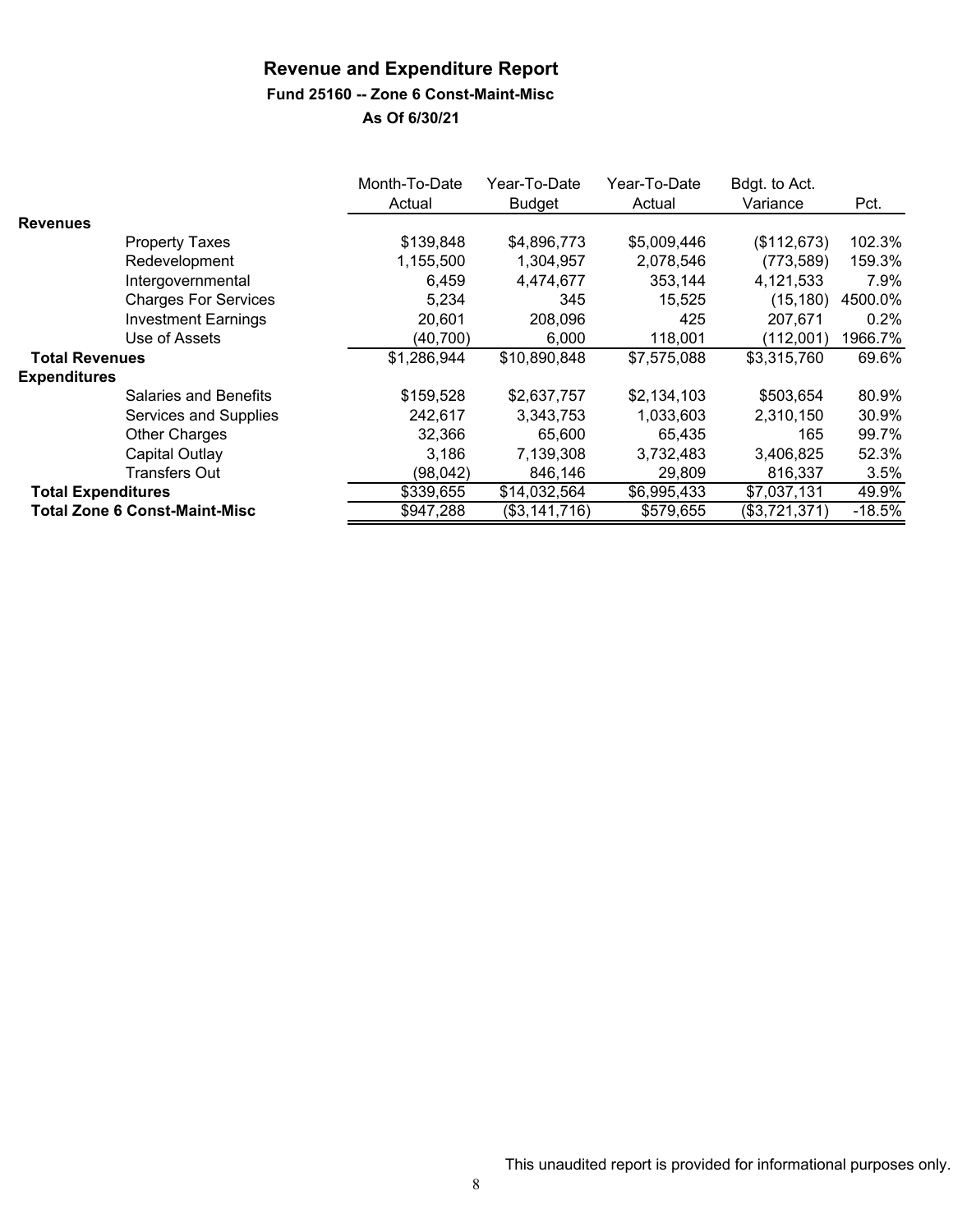#### **Fund 25170 -- Zone 7 Const-Maint-Misc**

|                       |                                      | Month-To-Date<br>Actual | Year-To-Date<br><b>Budget</b> | Year-To-Date<br>Actual | Bdgt. to Act.<br>Variance | Pct.     |
|-----------------------|--------------------------------------|-------------------------|-------------------------------|------------------------|---------------------------|----------|
| <b>Revenues</b>       |                                      |                         |                               |                        |                           |          |
|                       | <b>Property Taxes</b>                | \$164,597               | \$5,596,793                   | \$5,781,068            | (\$184,275)               | 103.3%   |
|                       | Redevelopment                        | 253,224                 | 385,779                       | 486,006                | (100, 227)                | 126.0%   |
|                       | Intergovernmental                    | 7,601                   | 53.892                        | 50.676                 | 3,216                     | 94.0%    |
|                       | <b>Charges For Services</b>          | 14,272                  | 50,000                        | 59,774                 | (9,774)                   | 119.5%   |
|                       | Area Drainage Plan Fees              | 4,139                   | 100,000                       | 199,706                | (99, 706)                 | 199.7%   |
|                       | <b>Investment Earnings</b>           | 47,961                  | 294,738                       | 14,802                 | 279,936                   | 5.0%     |
|                       | Use of Assets                        | 43,200                  | 0                             | 43,200                 | (43,200)                  | N/A      |
| <b>Total Revenues</b> |                                      | \$534,994               | \$6,481,202                   | \$6,635,232            | (\$154,030)               | 102.4%   |
| <b>Expenditures</b>   |                                      |                         |                               |                        |                           |          |
|                       | <b>Salaries and Benefits</b>         | \$449,355               | \$2,690,584                   | \$2,474,789            | \$215,795                 | 92.0%    |
|                       | Services and Supplies                | 318,479                 | 3,554,803                     | 1,762,904              | 1,791,899                 | 49.6%    |
|                       | <b>Other Charges</b>                 | 8.583                   | 1,070,000                     | 52,062                 | 1,017,938                 | 4.9%     |
|                       | Capital Outlay                       | 0                       | 4,428,110                     | 343,944                | 4,084,166                 | 7.8%     |
|                       | Transfers Out                        | (127, 229)              | 740,037                       | 33,287                 | 706,750                   | 4.5%     |
|                       | <b>Total Expenditures</b>            | \$649,187               | \$12,483,534                  | \$4,666,985            | \$7,816,549               | 37.4%    |
|                       | <b>Total Zone 7 Const-Maint-Misc</b> | (\$114, 193)            | (\$6,002,332)                 | \$1,968,246            | (\$7,970,578)             | $-32.8%$ |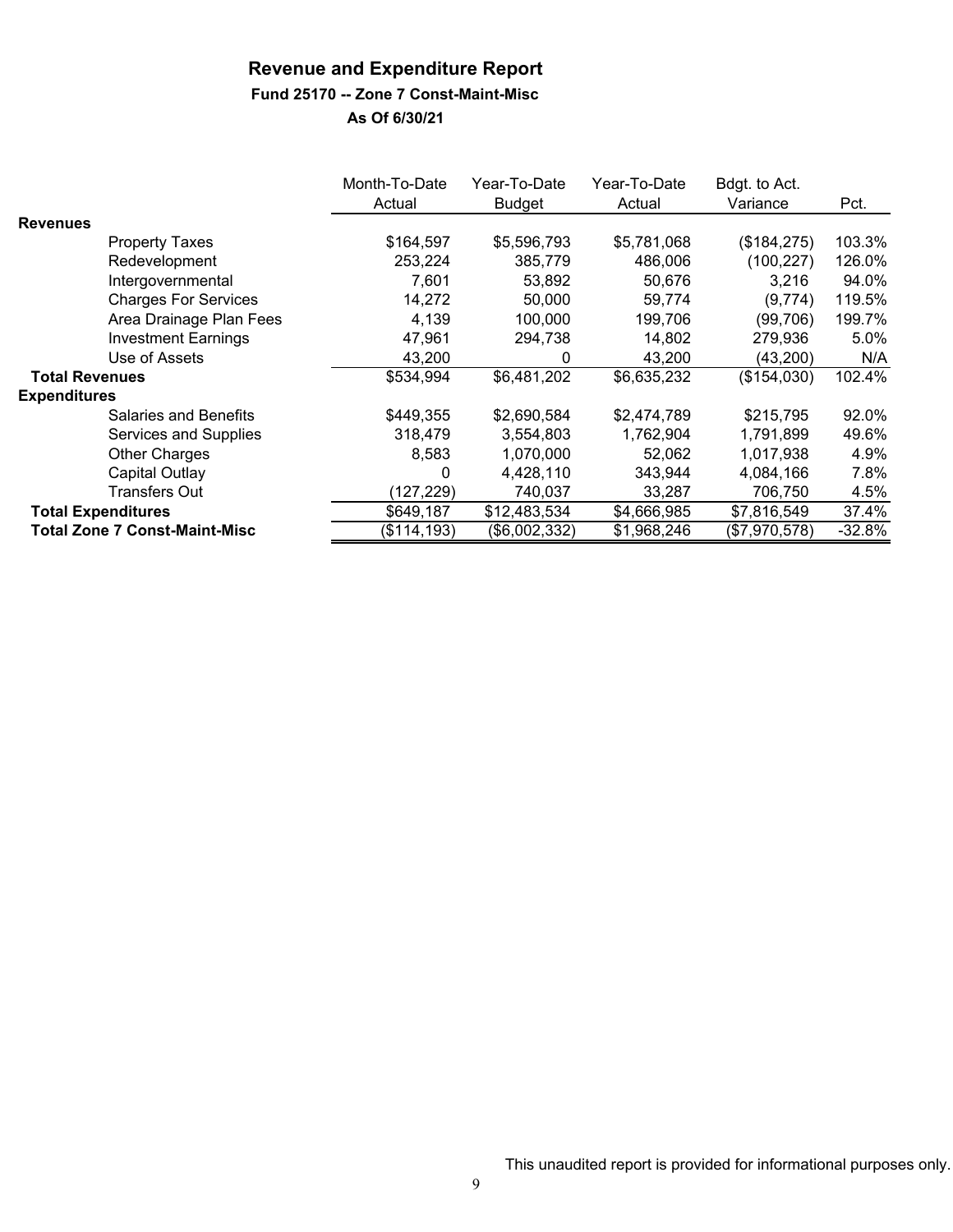# **Revenue and Expenditure Report Fund 25180 -- NPDES White Water Assessment**

|                                           | Month-To-Date<br>Actual | Year-To-Date<br><b>Budget</b> | Year-To-Date<br>Actual | Bdgt. to Act.<br>Variance | Pct.      |
|-------------------------------------------|-------------------------|-------------------------------|------------------------|---------------------------|-----------|
| <b>Revenues</b>                           |                         |                               |                        |                           |           |
| <b>Special Assessments</b>                | \$11,377                | \$310,000                     | \$324,417              | (\$14, 417)               | 104.7%    |
| Intergovernmental                         | 69.924                  | 292,906                       | 445,970                | (153,064)                 | 152.3%    |
| <b>Investment Earnings</b>                | 3.540                   | 17,000                        | 721                    | 16,279                    | 4.2%      |
| <b>Total Revenues</b>                     | \$84,841                | \$619,906                     | \$771,108              | (\$151,202)               | 124.4%    |
| <b>Expenditures</b>                       |                         |                               |                        |                           |           |
| Salaries and Benefits                     | \$57,844                | \$368,795                     | \$357,343              | \$11,452                  | 96.9%     |
| Services and Supplies                     | 22,346                  | 309,600                       | 163,122                | 146,478                   | 52.7%     |
| <b>Other Charges</b>                      | 0                       | 1.000                         | 0                      | 1,000                     | $0.0\%$   |
| <b>Transfers Out</b>                      | (7, 713)                | 36,000                        | 4,752                  | 31,248                    | 13.2%     |
| <b>Total Expenditures</b>                 | \$72,477                | \$715,395                     | \$525,216              | \$190,179                 | 73.4%     |
| <b>Total NPDES White Water Assessment</b> | \$12,365                | (\$95,489)                    | \$245,892              | (\$341,381)               | $-257.5%$ |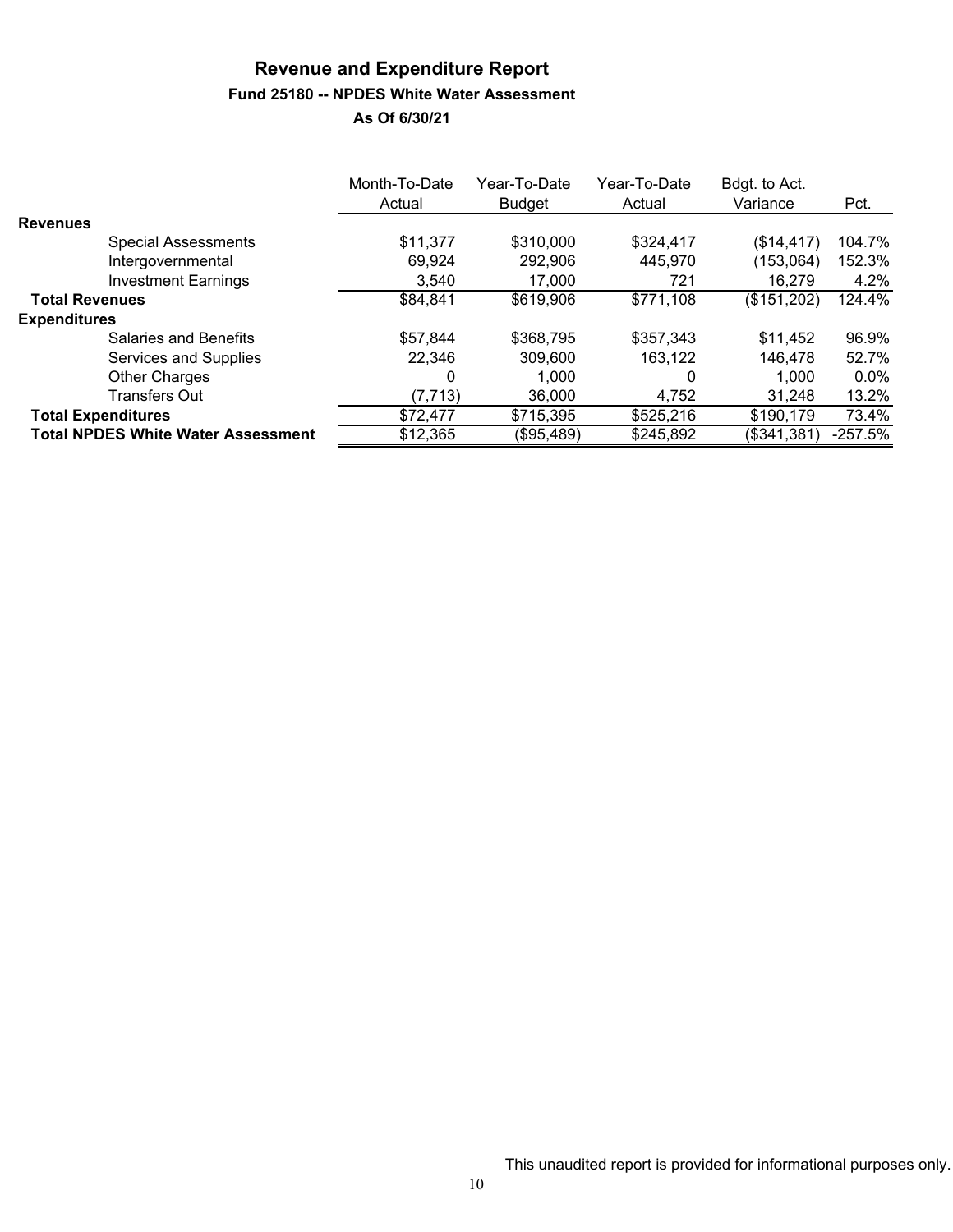# **Revenue and Expenditure Report Fund 25190 -- NPDES Santa Ana Assessment**

|                                           | Month-To-Date<br>Actual | Year-To-Date<br>Budget | Year-To-Date<br>Actual | Bdgt. to Act.<br>Variance | Pct.    |
|-------------------------------------------|-------------------------|------------------------|------------------------|---------------------------|---------|
| <b>Revenues</b>                           |                         |                        |                        |                           |         |
| <b>Special Assessments</b>                | \$54,186                | \$2,450,000            | \$2,543,353            | (\$93,353)                | 103.8%  |
| <b>Investment Earnings</b>                | 7,993                   | 100,000                | 555                    | 99,445                    | 0.6%    |
| <b>Total Revenues</b>                     | \$62,179                | \$2,550,000            | \$2,543,908            | \$6,092                   | 99.8%   |
| <b>Expenditures</b>                       |                         |                        |                        |                           |         |
| Salaries and Benefits                     | \$194,611               | \$1,238,647            | \$1,228,564            | \$10,083                  | 99.2%   |
| Services and Supplies                     | 158,545                 | 1,719,531              | 1,303,049              | 416,482                   | 75.8%   |
| <b>Other Charges</b>                      | 0                       | 1.000                  | 0                      | 1,000                     | $0.0\%$ |
| Transfers Out                             | (16, 334)               | 163,170                | 22.490                 | 140,680                   | 13.8%   |
| <b>Total Expenditures</b>                 | \$336,823               | \$3,122,348            | \$2,554,103            | \$568,245                 | 81.8%   |
| <b>Total NPDES White Water Assessment</b> | (\$274,644)             | (\$572,348)            | (\$10, 195)            | (\$562,153)               | 1.8%    |